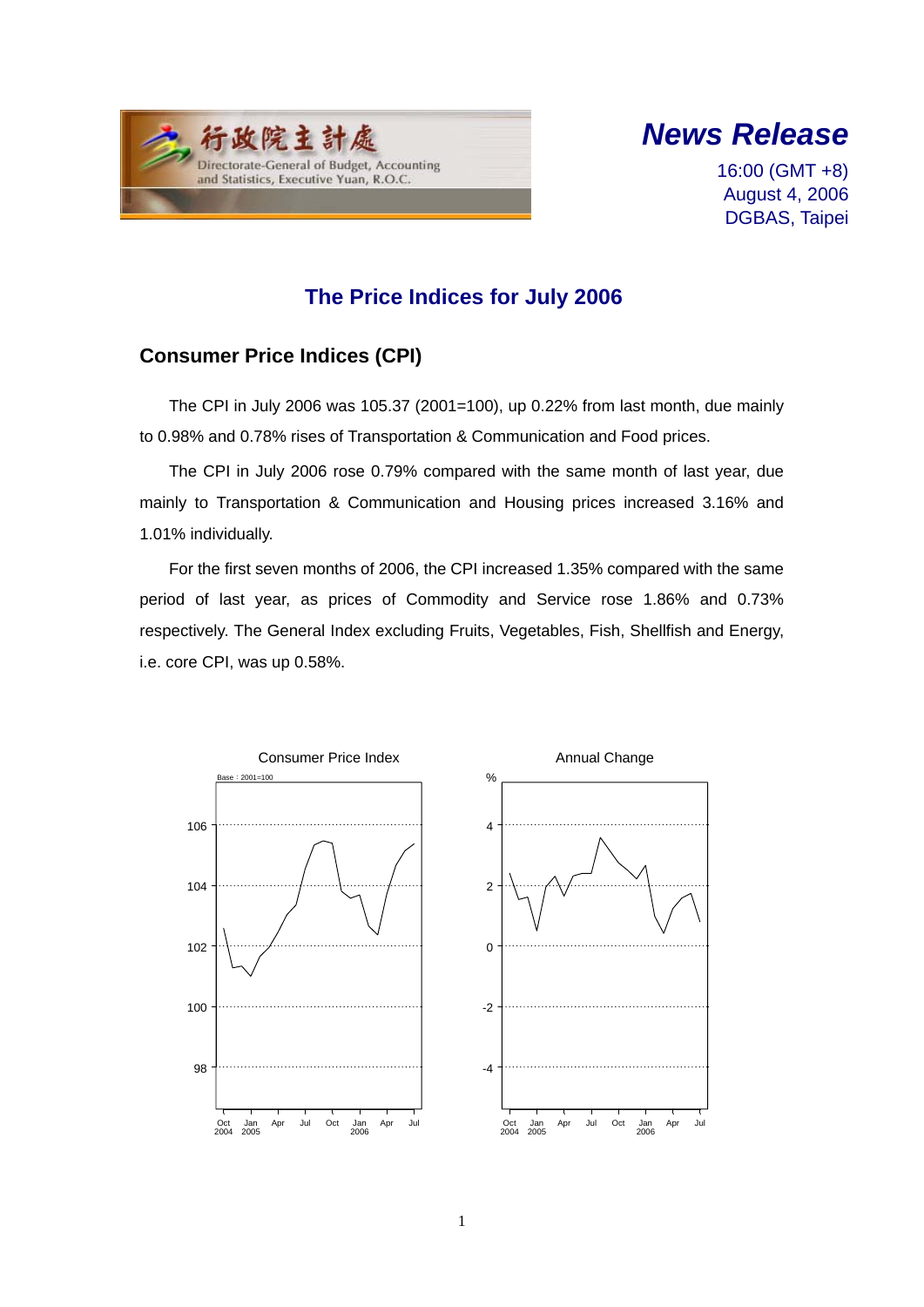### **Wholesale Price Indices (WPI)**

The WPI in July 2006 was 119.54 (2001=100), up 1.50% from last month, due mainly to prices of Water Supply, Electricity & Gas, Petroleum & Coal Products and Chemicals rose 6.21%, 4.82% and 3.19% respectively.

The WPI in July 2006 jumped 9.09% compared with the same month of last year, due mainly to prices of Petroleum & Coal Products, Primary Metal Products and Minerals Products rose 29.84%, 27.14% and 24.84% individually.

For the first seven months of 2006, the WPI increased 4.75% compared with the same period of last year, of which the Import Price Index and Export Price Index rose 9.17% and 1.80% respectively.



#### **Statistical Tables**

Table1 The Changes of Consumer Price Indices Table2 The Changes of Wholesale Price Indices Table3 The Changes of Import Price Indices Table4 The Changes of Export Price Indices

#### **For Further Information:**

*Statistics Database:* http://eng.stat.gov.tw/ *DGBAS* news releases on the Internet: http://eng.dgbas.gov.tw/ *Tel:* +886-2-23803449; *Fax:* +886-2-23803465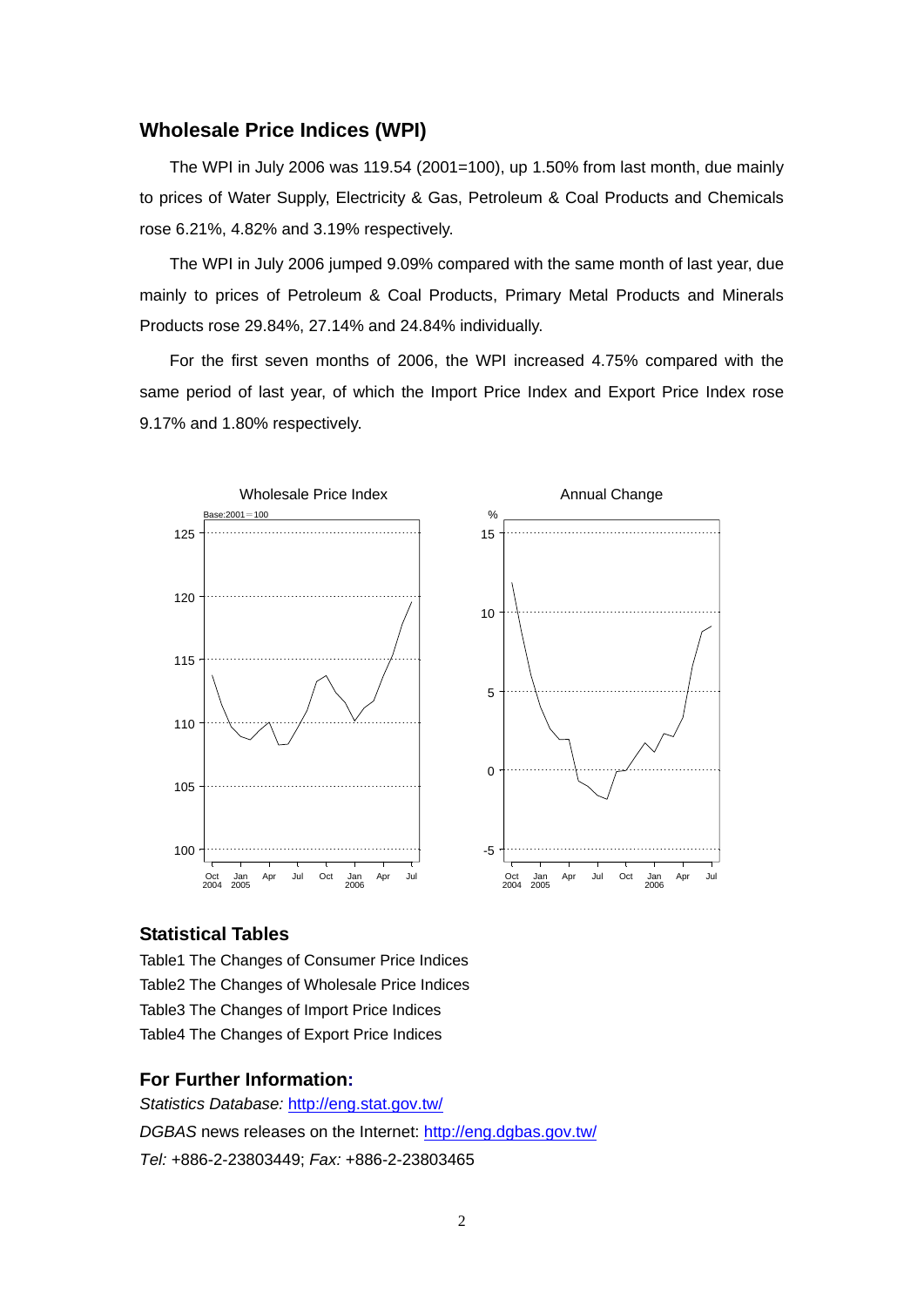## Table 1 The Changes of Consumer Price Indices

July 2006

|                                             | Weight   | Index of         | Compared  | Compared  | The First      |
|---------------------------------------------|----------|------------------|-----------|-----------|----------------|
|                                             | $(\%0)$  | <b>July 2006</b> | with Last | with the  | Seven Months   |
|                                             |          | $(2001=100)$     | Month     | Same      | of 2006        |
| Groups                                      |          |                  | (%)       | Month of  | Compared with  |
|                                             |          |                  |           | Last Year | the Same       |
|                                             |          |                  |           | (% )      | Period of Last |
|                                             |          |                  |           |           | Year $(\%)$    |
| General Index                               | 1,000.00 | 105.37           | 0.22      | 0.79      | 1.35           |
| <b>Basic Group</b>                          |          |                  |           |           |                |
| 1. Food                                     | 250.54   | 115.14           | 0.78      | $-1.08$   | 2.25           |
| Meat                                        | 25.17    | 112.56           | $-0.24$   | $-1.97$   | $-1.09$        |
| Fish & Shellfish                            | 16.73    | 111.94           | 0.84      | 0.69      | $-0.90$        |
| Vegetables                                  | 27.89    | 168.90           | 3.74      | $-1.73$   | 1.39           |
| Fruits                                      | 27.94    | 110.11           | 1.31      | $-8.61$   | 14.51          |
| 2. Clothing                                 | 47.46    | 101.19           | $-3.67$   | $-1.11$   | $-3.00$        |
| Garments                                    | 32.52    | 98.54            | $-5.33$   | $-3.34$   | $-5.28$        |
| 3. Housing                                  | 307.94   | 99.18            | 0.36      | 1.01      | 0.61           |
| <b>Residential Rent</b>                     | 210.96   | 97.60            | 0.01      | 0.21      | 0.15           |
| Water, Electricity & Gas Supply             | 37.37    | 110.93           | 2.10      | 4.49      | 2.64           |
| 4. Transportation & Communication           | 126.25   | 104.94           | 0.98      | 3.16      | 1.55           |
| Oils                                        | 22.63    | 143.28           | 2.95      | 18.59     | 12.10          |
| <b>Communication Services</b>               | 77.27    | 97.96            | 0.25      | $-0.83$   | $-0.72$        |
| 5. Medicines & Medical Care                 | 37.37    | 114.63           | $-0.04$   | 2.60      | 4.94           |
| <b>Medical Care Services</b>                | 24.96    | 120.96           | 0.00      | 3.37      | 6.84           |
| 6. Education & Entertainment                | 161.11   | 99.08            | 0.16      | 0.49      | 0.24           |
| <b>Educational Expense</b>                  | 118.75   | 100.06           | $-0.34$   | 0.58      | 0.62           |
| 7. Miscellaneous                            | 69.33    | 109.53           | $-0.95$   | 4.14      | 3.93           |
| Personal Care Services                      | 14.01    | 101.45           | 0.00      | 0.60      | 0.70           |
| <b>Commodity and Service Groups</b>         |          |                  |           |           |                |
| 1. Commodity                                | 528.52   | 109.37           | 0.28      | 0.92      | 1.86           |
| (Excluding Food)                            | 277.97   | 104.15           | $-0.21$   | 3.02      | 1.48           |
| Non-durable Consumer Goods                  | 384.36   | 115.01           | 0.72      | 1.63      | 3.32           |
| (Excluding Food)                            | 133.81   | 114.93           | 0.58      | 7.13      | 5.37           |
| Semi-durable Consumer Goods                 | 62.59    | 99.02            | $-2.77$   | $-1.53$   | $-3.02$        |
| Durable Consumer Goods                      | 81.57    | 89.46            | 0.38      | $-1.23$   | $-2.13$        |
| 2. Service                                  | 471.48   | 100.88           | 0.15      | 0.64      | 0.73           |
| Housing                                     | 237.03   | 97.41            | 0.01      | 0.24      | 0.14           |
| Transportation & Communication              | 74.10    | 97.87            | 0.26      | $-0.91$   | $-0.80$        |
| <b>Medical Care</b>                         | 24.69    | 121.62           | 0.00      | 3.39      | 6.90           |
| Education & Entertainment                   | 104.85   | 105.77           | 0.45      | 1.82      | 1.51           |
| Miscellaneous                               | 30.81    | 100.49           | 0.00      | 0.45      | 0.51           |
| <b>Special Groups</b>                       |          |                  |           |           |                |
| General Index Excluding Fruits & Vegetables | 944.17   | 103.42           | 0.03      | 1.24      | 0.94           |
| General Index Excluding Food                | 749.46   | 102.10           | 0.01      | 1.52      | 1.01           |
| General Index Excluding Fruits, Vegetables, | 873.10   | 101.90           | $-0.19$   | 0.59      | 0.58           |
| Fish, Shellfish & Energy                    |          |                  |           |           |                |

Note :Due to late reports and corrections by respondents all data are subject to revision 3 months after original publication.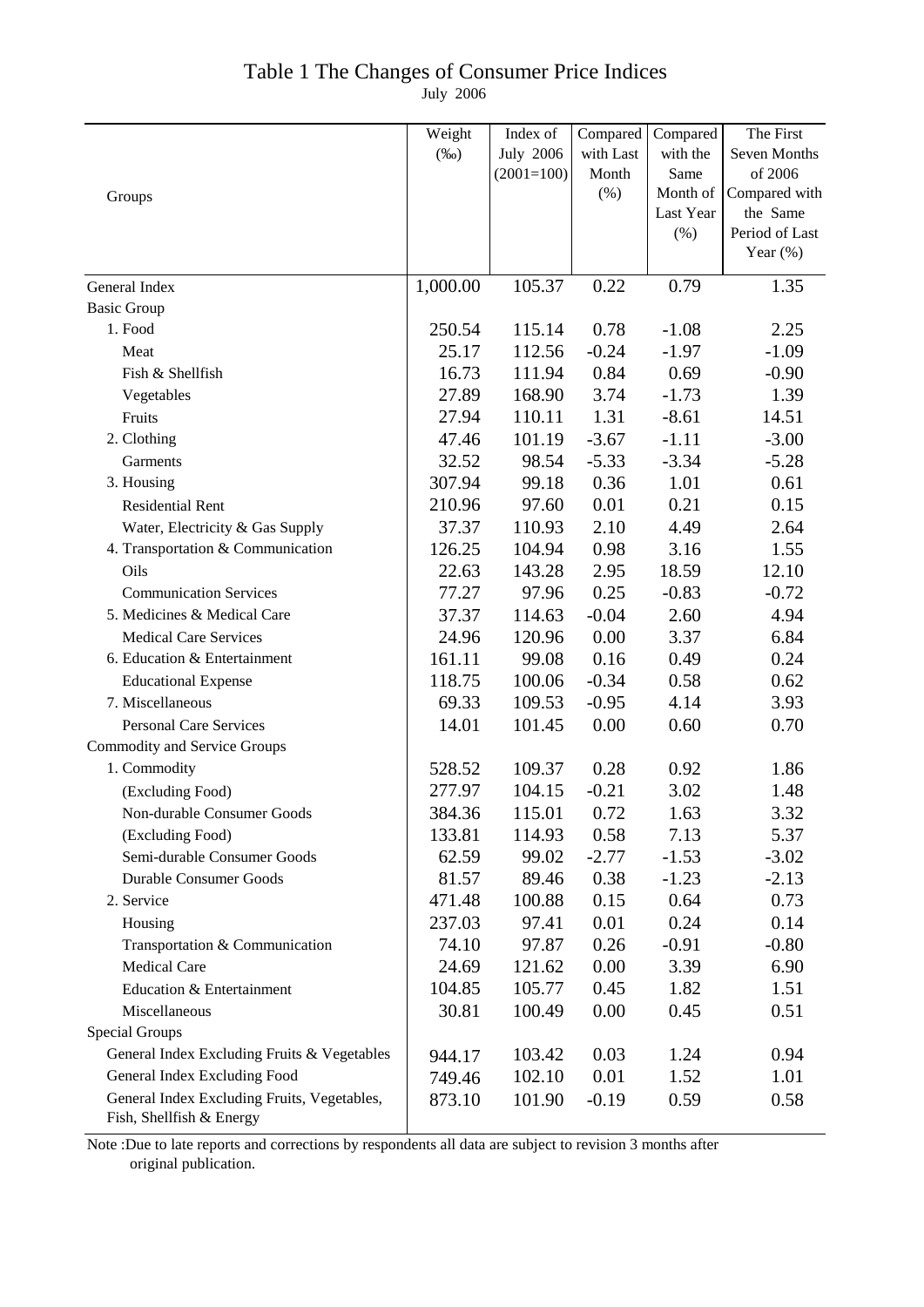## Table 2 The Changes of Wholesale Price Indices July 2006

| Groups                                                           | Weight         | Index of         | Compared     | Compared      | The First               |
|------------------------------------------------------------------|----------------|------------------|--------------|---------------|-------------------------|
|                                                                  | $(\%0)$        | <b>July 2006</b> | with Last    | with the      | <b>Seven Months</b>     |
|                                                                  |                | $(2001=100)$     | Month        | Same          | of 2006                 |
|                                                                  |                |                  | (% )         | Month of      | Compared                |
|                                                                  |                |                  |              |               | Last Year with the Same |
|                                                                  |                |                  |              | $(\% )$       | Period of Last          |
|                                                                  |                |                  |              |               | Year $(\%)$             |
|                                                                  |                |                  |              |               |                         |
| General Index                                                    | 1,000.00       | 119.54           | 1.50         | 9.09          | 4.75                    |
| General Index Excluding Import & Export                          | 360.47         | 126.90           | 1.49         | 8.85          | 3.26                    |
| Import                                                           | 310.71         | 131.79           | 2.04         | 13.04         | 9.17                    |
| Export                                                           | 328.82         | 99.93            | 0.88         | 4.88          | 1.80                    |
| <b>Basic Group</b>                                               |                |                  |              |               |                         |
| 1. Agriculture, Forestry, Livestock & Fishery                    | 39.30          | 120.91           | $-0.98$      | $-2.77$       | $-1.35$                 |
| (1) Farm Products                                                | 19.89          | 118.48           | $-3.57$      | $-4.24$       | 2.07                    |
| (2) Forest Products                                              | 0.51           | 163.04           | 3.78         | 8.43          | 4.25                    |
| (3) Livestock & Poultry                                          | 9.66           | 124.80           | 1.25         | $-11.25$      | $-10.06$                |
| (4) Aquatic Products                                             | 9.24           | 118.02           | 1.99         | 11.25         | 2.02                    |
| 2. Minerals Products                                             | 37.73          | 251.71           | 3.44         | 24.84         | 29.92                   |
| (1) Energy Minerals                                              | 30.16          | 261.51           | 4.03         | 24.42         | 30.60                   |
| (2) Sand, Gravel & Crushed Stone                                 | 3.71           | 208.99           | 0.69         | 42.20         | 26.09                   |
| 3. Manufacturing Products                                        | 889.18         | 113.94           | 1.27         | 8.48          | 3.34                    |
| $(1)$ Food & Beverages                                           | 38.61          | 117.39           | 0.78         | 3.72          | 2.67                    |
| (2) Tobaccos                                                     | 4.66           | 147.76           | 1.26         | 10.80         | 7.19                    |
| (3) Textile Products                                             | 37.11          | 104.30           | 0.84         | 2.44          | 0.86                    |
| (4) Ready-made Apparel & Accessories                             | 12.22          | 90.00            | 0.37         | 1.39          | 1.24                    |
| (5) Hides, Skins, Leather & Related Products                     | 8.47           | 103.92           | 0.77         | 3.76          | 3.01                    |
| (6) Lumber & Wood Products                                       | 3.56           | 111.03           | $-0.13$      | 4.98          | 2.81                    |
| (7) Furniture & Fixture                                          | 8.76           | 110.27           | 0.49         | 3.30          | 1.90                    |
| (8) Pulp, Paper, Paper Products & Printed                        | 21.45<br>63.87 | 105.14           | 0.34<br>3.19 | 2.87          | 0.44                    |
| (9)Chemicals                                                     | 30.02          | 183.34<br>97.26  | 0.28         | 16.67<br>2.05 | 4.48<br>1.56            |
| (10)Chemical Products                                            | 41.01          | 187.58           | 4.82         | 29.84         | 23.29                   |
| (11) Petroleum & Coal Products<br>(12) Rubber & Plastic Products | 31.42          | 111.11           | 0.30         | 3.58          | 2.18                    |
| (13) Nonmetallic Mineral Products                                | 14.80          | 117.35           | 0.46         | 6.34          | 0.60                    |
| (14) Primary Metal Products                                      | 57.25          | 221.42           | 2.91         | 27.14         | 9.70                    |
| (15) Metal Products                                              | 30.52          | 133.16           | 1.45         | 5.83          | $-2.46$                 |
| (16)Machinery                                                    | 60.94          | 99.78            | 0.01         | 1.87          | 0.43                    |
| (17) Computer, Communication Eq., Audio &                        | 129.17         | 64.09            | 0.11         | $-4.88$       | $-4.45$                 |
| Video Equipment                                                  |                |                  |              |               |                         |
| (18) Electronic Components & Accessories                         | 176.39         | 75.06            | 0.25         | $-0.88$       | $-2.26$                 |
| $(19)$ Electrical Equipments & Apparatus                         | 41.65          | 127.30           | $-1.42$      | 22.18         | 15.24                   |
| (20) Transportation Equipment & Parts                            | 45.15          | 98.82            | 0.26         | 0.75          | $-0.95$                 |
| (21) Precision Instruments                                       | 19.24          | 95.99            | 0.33         | 2.08          | 0.90                    |
| (22) Miscellaneous Products                                      | 12.91          | 105.51           | 0.72         | 3.24          | 3.59                    |
| 4. Water Supply, Electricity & Gas                               | 33.79          | 114.52           | 6.21         | 7.34          | 2.12                    |
| By Stage of Processing                                           |                |                  |              |               |                         |
| 1.Raw Materials                                                  | 61.00          | 203.54           | 2.79         | 17.99         | 19.52                   |
| 2. Intermediate Materials                                        | 413.28         | 130.62           | 2.10         | 12.99         | 5.17                    |
| 3. Finished Goods                                                | 196.90         | 101.78           | 0.18         | 1.45          | 0.92                    |
| (1) Capital Goods                                                | 68.55          | 91.51            | 0.01         | 0.66          | $-0.60$                 |
| (2) Consumer Goods                                               | 128.35         | 107.03           | 0.25         | 1.80          | 1.64                    |
| Special Groups                                                   |                |                  |              |               |                         |
| General Index Excluding Exports                                  | 671.18         | 129.03           | 1.74         | 10.76         | 5.93                    |
| <b>General Index Excluding Imports</b>                           | 689.29         | 114.24           | 1.22         | 7.17          | 2.65                    |
| Non Heavy Chemical Industrial Products                           | 211.51         | 106.45           | 0.57         | 3.26          | 1.97                    |
| Heavy Chemical Industrial Products                               | 677.67         | 116.33           | 1.48         | 10.12         | 3.76                    |

Note:Due to late reports and corrections by respondents all data are subject to revision 3 months after original publication.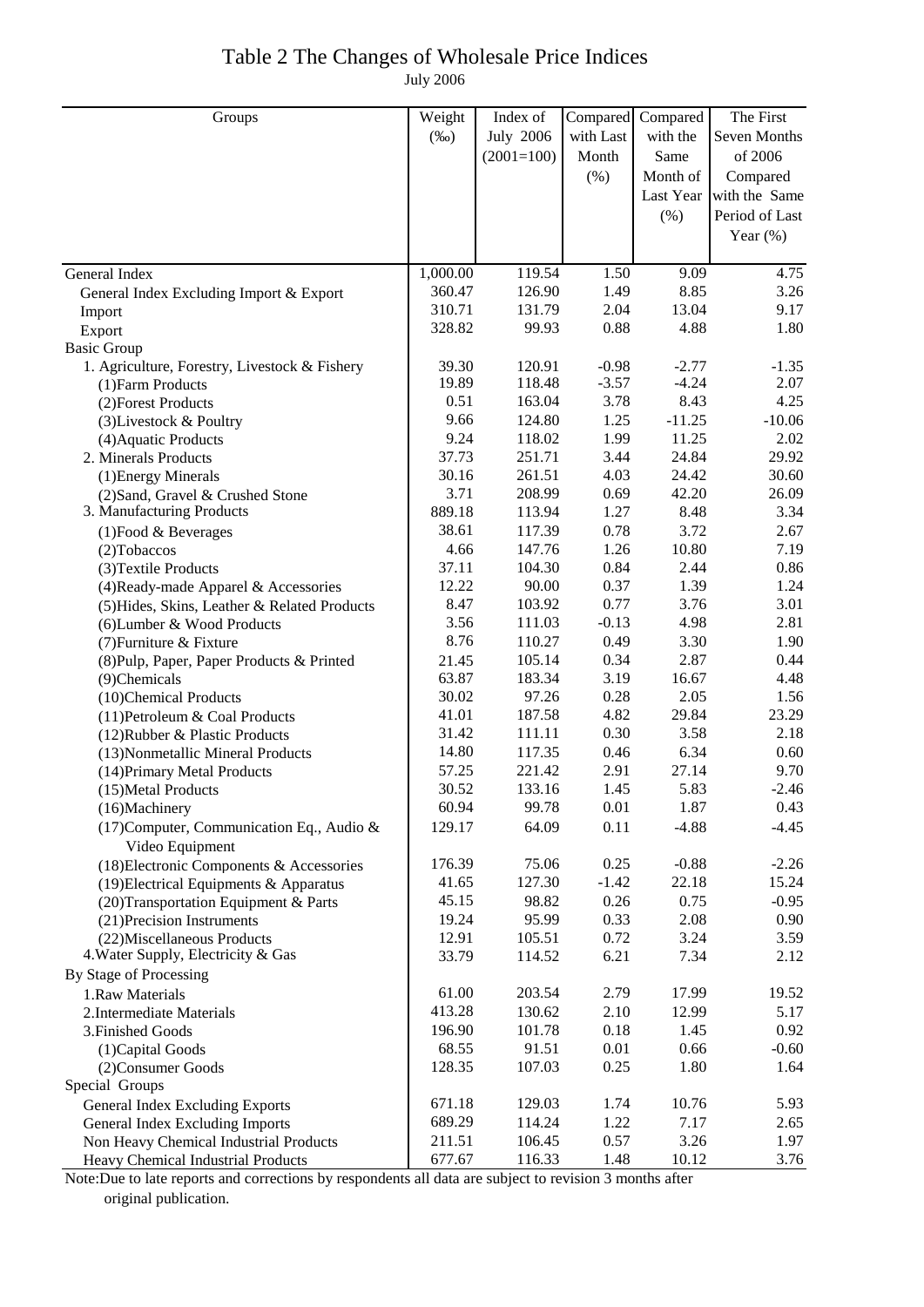# Table 3 The Changes of Import Price Indices

July 2006

|                                                   | Weight   | Index of         | Compared  | Compared  | The First               |
|---------------------------------------------------|----------|------------------|-----------|-----------|-------------------------|
|                                                   | $(\%0)$  | <b>July 2006</b> | with Last | with the  | Seven                   |
|                                                   |          | $(2001=100)$     | Month     | Same      | Months of               |
|                                                   |          |                  | (% )      | Month of  | 2006                    |
| Groups                                            |          |                  |           | Last Year | Compared                |
|                                                   |          |                  |           | (% )      | with the<br>Same Period |
|                                                   |          |                  |           |           | of Last Year            |
|                                                   |          |                  |           |           | (% )                    |
| Basic Group (on N.T.D. Basis)                     |          |                  |           |           |                         |
| General Index                                     | 1,000.00 | 131.79           | 2.04      | 13.04     | 9.17                    |
| 1. Animal, Vegetable Products & Prepared<br>Foods | 47.60    | 127.45           | 2.70      | 7.43      | 4.06                    |
| 2. Mineral Products                               | 134.52   | 248.12           | 3.81      | 26.42     | 30.44                   |
| 3. Textiles & Textile Articles                    | 23.09    | 105.91           | 1.11      | 2.00      | 1.84                    |
| 4. Wood, Paper, Pulp & Articles Thereof           | 25.78    | 120.46           | 1.31      | 6.94      | 3.18                    |
| 5. Chemicals, Plastics, Rubber & Articles Thereof | 133.44   | 142.79           | 2.44      | 11.76     | 3.50                    |
| 6. Primary Metals & Articles Thereof              | 76.14    | 237.36           | 3.73      | 42.49     | 25.06                   |
| 7. Machinery, Optical & Precision Instruments     | 166.08   | 95.87            | $-0.07$   | 1.28      | $-1.20$                 |
| 8. Electronic Machinery                           | 355.47   | 77.27            | 0.22      | $-1.42$   | $-3.07$                 |
| 9. Transportation Equipment & Parts               | 20.86    | 96.46            | $-0.32$   | $-0.54$   | $-2.00$                 |
| 10. Miscellaneous Products                        | 17.02    | 104.40           | 0.19      | 4.45      | 3.20                    |
| Basic Group (on U.S.D. Basis)                     |          |                  |           |           |                         |
| General Index                                     | 1,000.00 | 136.43           | 1.58      | 10.55     | 6.53                    |
| 1. Animal, Vegetable Products & Prepared<br>Foods | 47.60    | 132.02           | 2.22      | 5.05      | 1.53                    |
| 2. Mineral Products                               | 134.52   | 256.77           | 3.33      | 23.64     | 27.31                   |
| 3. Textiles & Textile Articles                    | 23.09    | 109.62           | 0.62      | $-0.25$   | $-0.63$                 |
| 4. Wood, Paper, Pulp & Articles Thereof           | 25.78    | 124.69           | 0.85      | 4.58      | 0.68                    |
| 5. Chemicals, Plastics, Rubber & Articles Thereof | 133.44   | 147.77           | 1.97      | 9.30      | 0.98                    |
| 6. Primary Metals & Articles Thereof              | 76.14    | 245.69           | 3.26      | 39.37     | 21.99                   |
| 7. Machinery, Optical & Precision Instruments     | 166.08   | 99.24            | $-0.53$   | $-0.96$   | $-3.57$                 |
| 8. Electronic Machinery                           | 355.47   | 79.98            | $-0.25$   | $-3.59$   | $-5.42$                 |
| 9. Transportation Equipment & Parts               | 20.86    | 99.88            | $-0.78$   | $-2.73$   | $-4.36$                 |
| 10. Miscellaneous Products                        | 17.02    | 108.10           | $-0.26$   | 2.15      | 0.71                    |

Note:Due to late reports and corrections by respondents all data are subject to revision 3 months after original publication.